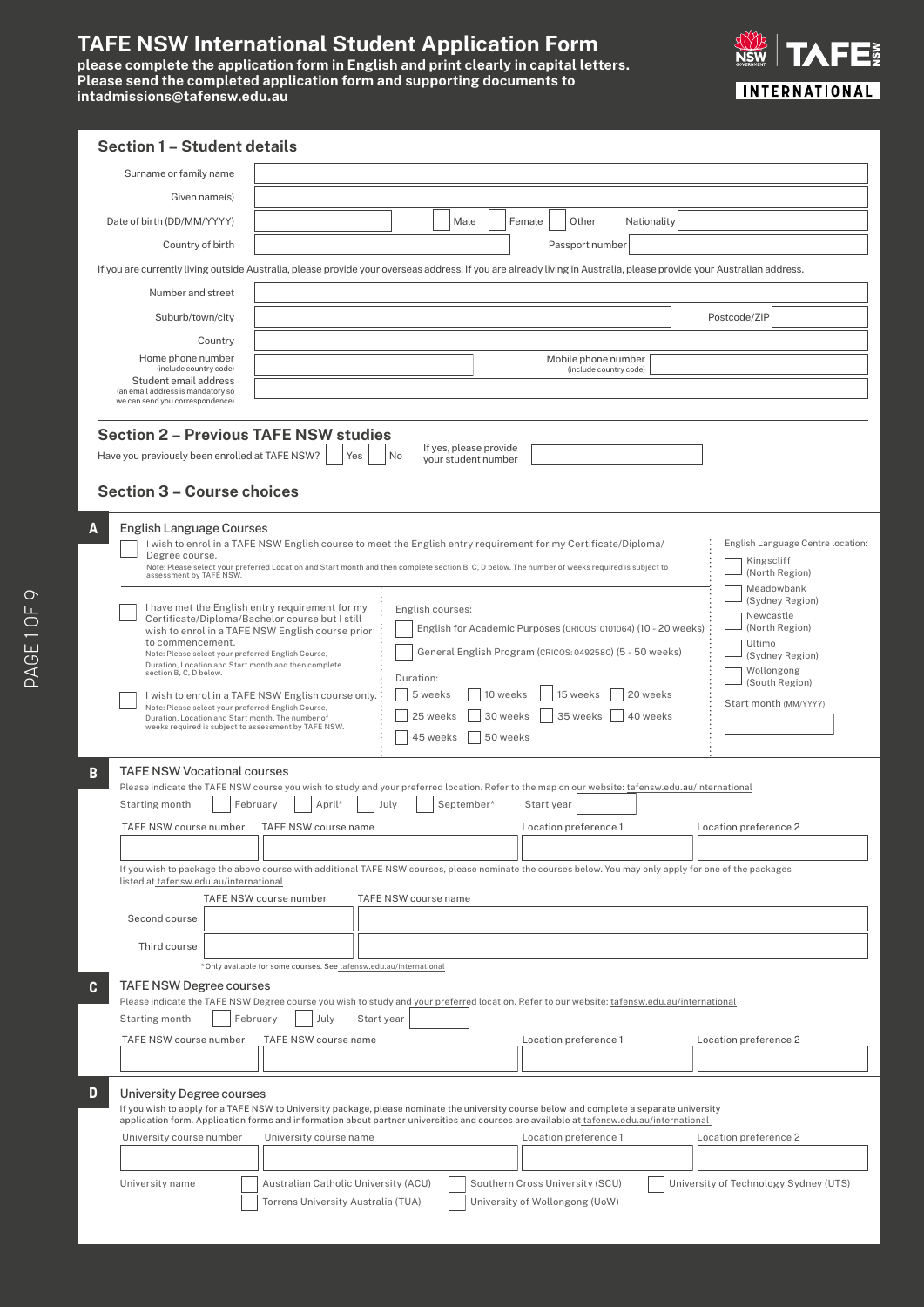# **TAFE NSW International Terms and Conditions Section 4 – English proficiency**

| Please tick $\Box$ if one of the three options applies:<br>(eg IELTS, TOEFL, PTE)                                                                                                                                                                                                                                                                                                                                                                                                                                                                                                                                 | 1 I have taken a recognised English language test in the past two years                                                                                                                                                                                                                                                         |                                                                                                                |                                                     | 2 I will take an IELTS/TOEFL/PTE English test on (DD/MM/YYYY):                                                         |               |
|-------------------------------------------------------------------------------------------------------------------------------------------------------------------------------------------------------------------------------------------------------------------------------------------------------------------------------------------------------------------------------------------------------------------------------------------------------------------------------------------------------------------------------------------------------------------------------------------------------------------|---------------------------------------------------------------------------------------------------------------------------------------------------------------------------------------------------------------------------------------------------------------------------------------------------------------------------------|----------------------------------------------------------------------------------------------------------------|-----------------------------------------------------|------------------------------------------------------------------------------------------------------------------------|---------------|
| Name of test                                                                                                                                                                                                                                                                                                                                                                                                                                                                                                                                                                                                      | Score                                                                                                                                                                                                                                                                                                                           |                                                                                                                |                                                     | 3 English was the medium of instruction in my senior school                                                            |               |
| Date of test (DD/MM/YYYY)                                                                                                                                                                                                                                                                                                                                                                                                                                                                                                                                                                                         |                                                                                                                                                                                                                                                                                                                                 |                                                                                                                |                                                     | studies and I gained a satisfactory pass in English<br>Please attach documentation if you selected option 1 or 3 above |               |
| <b>Section 5 - Emergency contact details</b>                                                                                                                                                                                                                                                                                                                                                                                                                                                                                                                                                                      |                                                                                                                                                                                                                                                                                                                                 |                                                                                                                |                                                     |                                                                                                                        |               |
|                                                                                                                                                                                                                                                                                                                                                                                                                                                                                                                                                                                                                   | Please provide the contact details of a family member or friend we can contact in an emergency. Students under 18 years of age must provide parent contact details.                                                                                                                                                             |                                                                                                                |                                                     |                                                                                                                        |               |
| Surname or family name                                                                                                                                                                                                                                                                                                                                                                                                                                                                                                                                                                                            |                                                                                                                                                                                                                                                                                                                                 |                                                                                                                | Given name(s)                                       |                                                                                                                        |               |
| Number and street                                                                                                                                                                                                                                                                                                                                                                                                                                                                                                                                                                                                 |                                                                                                                                                                                                                                                                                                                                 |                                                                                                                |                                                     |                                                                                                                        |               |
| Suburb/town/city                                                                                                                                                                                                                                                                                                                                                                                                                                                                                                                                                                                                  | Postcode/ZIP                                                                                                                                                                                                                                                                                                                    |                                                                                                                |                                                     |                                                                                                                        |               |
| Country                                                                                                                                                                                                                                                                                                                                                                                                                                                                                                                                                                                                           | Relationship                                                                                                                                                                                                                                                                                                                    |                                                                                                                |                                                     |                                                                                                                        |               |
| Home phone number<br>(include country code)                                                                                                                                                                                                                                                                                                                                                                                                                                                                                                                                                                       |                                                                                                                                                                                                                                                                                                                                 |                                                                                                                | Mobile phone number<br>(include country code)       |                                                                                                                        |               |
| Email address<br>(an email address is mandatory so<br>we can send them correspondence)                                                                                                                                                                                                                                                                                                                                                                                                                                                                                                                            |                                                                                                                                                                                                                                                                                                                                 |                                                                                                                |                                                     |                                                                                                                        |               |
|                                                                                                                                                                                                                                                                                                                                                                                                                                                                                                                                                                                                                   | Section 6 - Visa and Overseas Student Health Cover (OSHC)                                                                                                                                                                                                                                                                       |                                                                                                                |                                                     |                                                                                                                        |               |
| Do you hold a current Australian visa?                                                                                                                                                                                                                                                                                                                                                                                                                                                                                                                                                                            | Yes<br>No<br>If yes, what visa type?                                                                                                                                                                                                                                                                                            |                                                                                                                |                                                     | Expiry date                                                                                                            |               |
| Where will you lodge your student visa application?                                                                                                                                                                                                                                                                                                                                                                                                                                                                                                                                                               | In Australia                                                                                                                                                                                                                                                                                                                    | Outside of Australia                                                                                           |                                                     | (DD/MM/YYYY)                                                                                                           |               |
| documents.                                                                                                                                                                                                                                                                                                                                                                                                                                                                                                                                                                                                        | Have you been refused a visa from any country including Australia for any reason?                                                                                                                                                                                                                                               | Yes                                                                                                            |                                                     | No If yes, you will be asked to provide full details and copies of any                                                 |               |
| Do you already have OSHC cover?                                                                                                                                                                                                                                                                                                                                                                                                                                                                                                                                                                                   | If yes, name of current provider?<br>Yes<br>No                                                                                                                                                                                                                                                                                  |                                                                                                                |                                                     | Expiry date<br>(DD/MM/YYYY)                                                                                            |               |
| If no, please tick $\boxtimes$ the type of OSHC that you require:                                                                                                                                                                                                                                                                                                                                                                                                                                                                                                                                                 | Single<br>Couple                                                                                                                                                                                                                                                                                                                |                                                                                                                | Family (one/both parents with one or more children) |                                                                                                                        |               |
| <b>Section 7 - Education</b><br>(a) Education summary<br>Please attach certified copies of full academic transcripts.<br>Highest qualification/level of study                                                                                                                                                                                                                                                                                                                                                                                                                                                     | Please list details of your previous education and training (high school, tertiary) which will be used to assess your eligibility for your course of study.                                                                                                                                                                     |                                                                                                                |                                                     |                                                                                                                        |               |
| Qualification                                                                                                                                                                                                                                                                                                                                                                                                                                                                                                                                                                                                     |                                                                                                                                                                                                                                                                                                                                 |                                                                                                                |                                                     |                                                                                                                        |               |
| (eg. A-Levels, Year 12, Diploma, Degree etc)                                                                                                                                                                                                                                                                                                                                                                                                                                                                                                                                                                      | Institution name                                                                                                                                                                                                                                                                                                                |                                                                                                                | Country                                             |                                                                                                                        | Year finished |
|                                                                                                                                                                                                                                                                                                                                                                                                                                                                                                                                                                                                                   |                                                                                                                                                                                                                                                                                                                                 |                                                                                                                |                                                     |                                                                                                                        |               |
|                                                                                                                                                                                                                                                                                                                                                                                                                                                                                                                                                                                                                   |                                                                                                                                                                                                                                                                                                                                 |                                                                                                                |                                                     |                                                                                                                        |               |
|                                                                                                                                                                                                                                                                                                                                                                                                                                                                                                                                                                                                                   |                                                                                                                                                                                                                                                                                                                                 |                                                                                                                |                                                     |                                                                                                                        |               |
|                                                                                                                                                                                                                                                                                                                                                                                                                                                                                                                                                                                                                   |                                                                                                                                                                                                                                                                                                                                 |                                                                                                                |                                                     |                                                                                                                        |               |
| (b) Current studies in Australia<br>Are you currently studying in Australia?<br>of Enrolments                                                                                                                                                                                                                                                                                                                                                                                                                                                                                                                     | Yes                                                                                                                                                                                                                                                                                                                             | No If yes, please complete the details below and provide a copy of your currently held electronic Confirmation |                                                     |                                                                                                                        |               |
| Institution name                                                                                                                                                                                                                                                                                                                                                                                                                                                                                                                                                                                                  | Course                                                                                                                                                                                                                                                                                                                          | Date started<br>(DD/MM/YYYY)                                                                                   |                                                     | End date<br>(DD/MM/YYYY)                                                                                               |               |
| <b>Section 8 - Recognition of prior learning</b>                                                                                                                                                                                                                                                                                                                                                                                                                                                                                                                                                                  |                                                                                                                                                                                                                                                                                                                                 |                                                                                                                |                                                     |                                                                                                                        |               |
|                                                                                                                                                                                                                                                                                                                                                                                                                                                                                                                                                                                                                   | Recognition of prior learning (RPL) is a process for giving candidates credit for skills, knowledge and experience gained through working and learning. It can be gained at<br>any stage of their lives, through formal and informal learning, in Australia or overseas, through work or other activities such as volunteering. |                                                                                                                |                                                     |                                                                                                                        |               |
| Are you applying for RPL?<br>Yes<br>No If yes, please provide certified copies of academic transcripts and details of courses e.g. syllabus documents, details<br>and references on work experience                                                                                                                                                                                                                                                                                                                                                                                                               |                                                                                                                                                                                                                                                                                                                                 |                                                                                                                |                                                     |                                                                                                                        |               |
|                                                                                                                                                                                                                                                                                                                                                                                                                                                                                                                                                                                                                   | <b>Section 9 - Homestay and arrival services</b>                                                                                                                                                                                                                                                                                |                                                                                                                |                                                     |                                                                                                                        |               |
| Students under the age of 18 years<br>International students under 18 years of age must have appropriate accommodation and welfare arrangements for their period of study in Australia. Students under<br>18 years of age must have a NSW resident guardian/carer. Parents must nominate one of the following accommodation and welfare options:<br>I will nominate a guardian who is a suitable relative resident in NSW who will act in matters relating to the welfare and progress of the child. For further details<br>please refer to the Department of Home Affairs (DHA) website: immi.homeaffairs.gov.au |                                                                                                                                                                                                                                                                                                                                 |                                                                                                                |                                                     |                                                                                                                        |               |
| I request that TAFE NSW arrange Homestay, guardianship and airport pickup.<br>Fees apply, see: tafensw.edu.au/international                                                                                                                                                                                                                                                                                                                                                                                                                                                                                       |                                                                                                                                                                                                                                                                                                                                 |                                                                                                                |                                                     |                                                                                                                        |               |
| <b>Section 10 - Disability support</b>                                                                                                                                                                                                                                                                                                                                                                                                                                                                                                                                                                            |                                                                                                                                                                                                                                                                                                                                 |                                                                                                                |                                                     |                                                                                                                        |               |
|                                                                                                                                                                                                                                                                                                                                                                                                                                                                                                                                                                                                                   |                                                                                                                                                                                                                                                                                                                                 |                                                                                                                |                                                     |                                                                                                                        |               |
| If yes, please provide details                                                                                                                                                                                                                                                                                                                                                                                                                                                                                                                                                                                    | Do you have a disability that requires TAFE NSW to assist you in your learning environment?                                                                                                                                                                                                                                     | Yes                                                                                                            | No                                                  | Please refer to Terms and Conditions                                                                                   |               |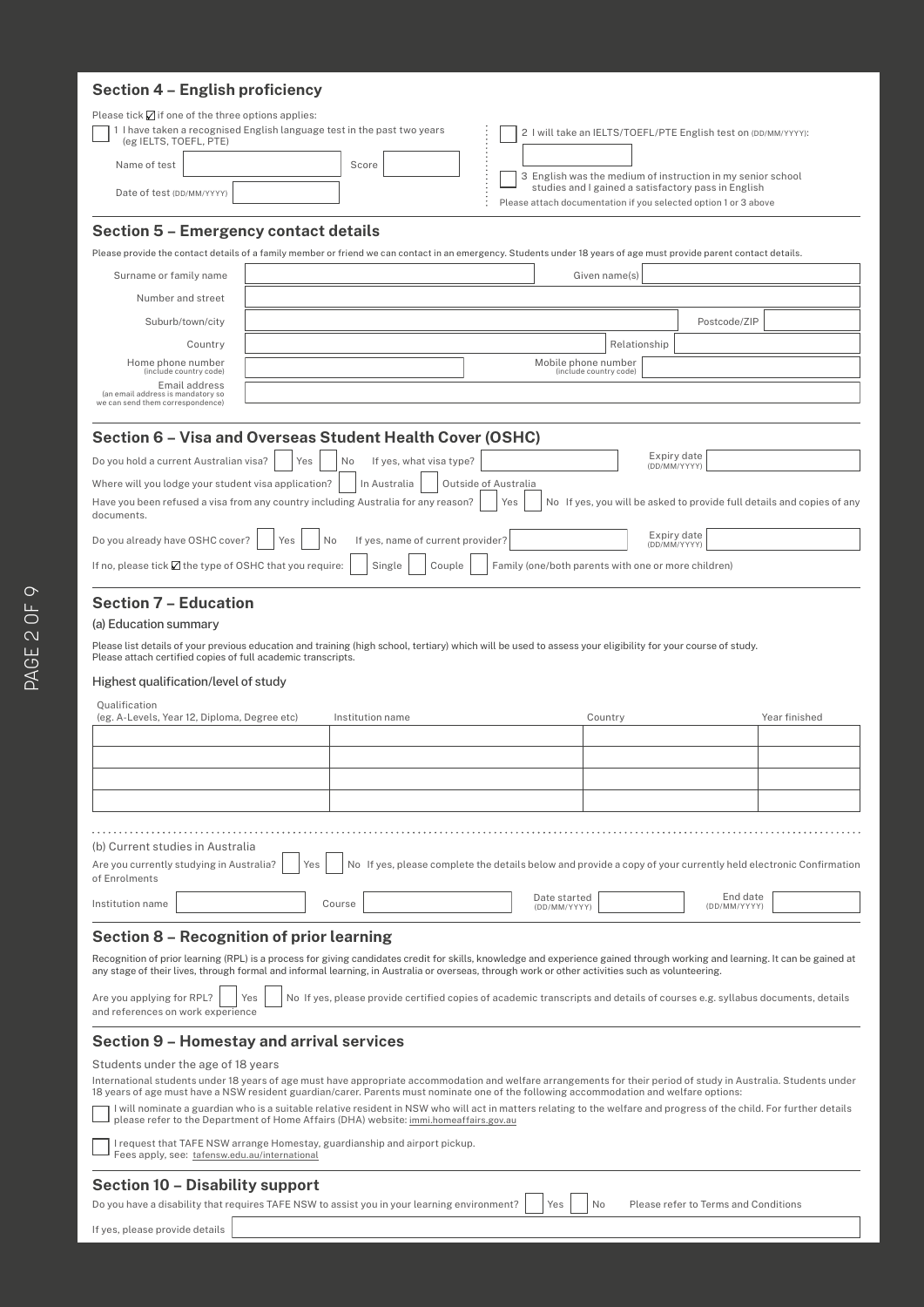# **Section 11 - Genuine Temporary Entrant (GTE) assessment**

This section helps TAFE NSW assess whether you meet the Australian Government's Genuine Temporary Entrant (GTE) criteria. It is important that the section is<br>Consider a mark to the tell security of a current that is other correctly completed and that all required documentation is attached. See: [immi.homeaffairs.gov.au/Visa-subsite/files/direction-no-69.pdf](https://immi.homeaffairs.gov.au/Visa-subsite/files/direction-no-69.pdf)

If you (i) are applying for a student visa from outside Australia and (ii) you are required by DHA to provide proof of funds with your visa application, you must then<br>complete this section through a TAFE NSW Education Agen Education Agent. (Please check DHA requirements at: [immi.homeaffairs.gov.au/visas/web-evidentiary-tool\)](http://immi.homeaffairs.gov.au/visas/web-evidentiary-tool). Find TAFE NSW Education Agents at: [tafensw.edu.au/](http://www.tafensw.edu.au/international) [international](http://www.tafensw.edu.au/international))

Offer letters will be issued only if TAFE NSW considers that you meet the GTE requirements. In addition to assessment of this section, TAFE NSW may interview you as part of the GTE assessment process.

If the space provided below is not enough please provide your answers on a separate sheet.

1. Is this course available in your home country? Explain why you would like to study in Australia and not in your home country or in any other country. Please include any independent research you may have taken to come to this decision.

2. Explain why you have chosen to study at TAFE NSW and not with any other provider. Please include any independent research you may have taken to come to this decision. Also, include research on the location of your preferred campus and living arrangements.

3. Explain the value of the TAFE NSW course to your career and how it relates to your previous education and (if applicable) previous employment. Please include your career plan.

4. Discuss future employment opportunities in your home country and expected income. How does the expected income justify the cost of studying this course in Australia?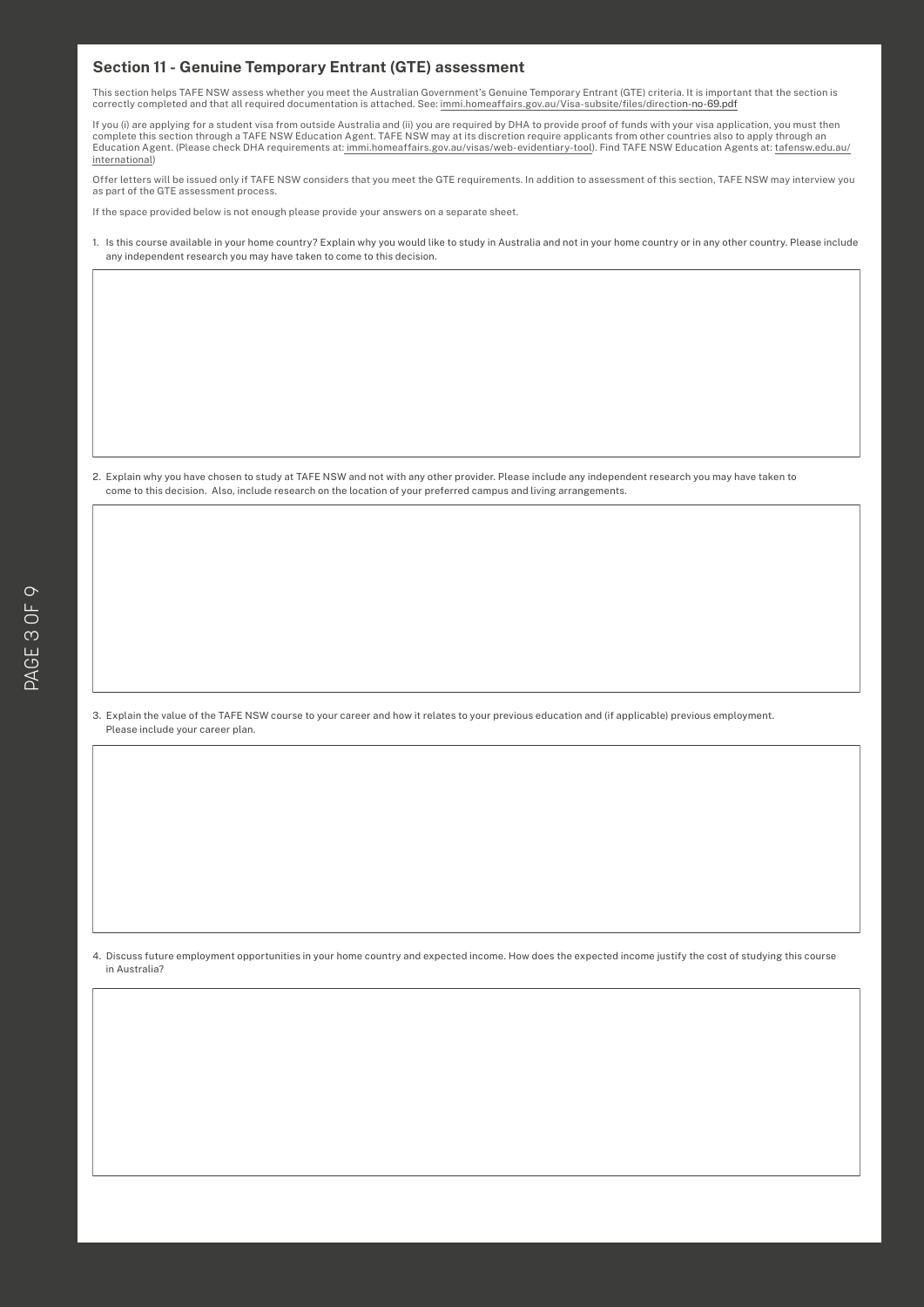# **TAFE NSW International**  5. If your last studies occurred more than six months ago, please explain what you have been doing since that date. **Terms and Conditions**

6. Please check student visa financial requirements at <u>immi.homeaffairs.gov.au/visas/getting-a-visa/visa-listing/student-500#HowTo</u> (in Step 2: Gather your<br>documents, read the section, Evidence you have enough money for y

I have checked the website and understand the financial requirements for a student visa  $\begin{vmatrix} \n\end{vmatrix}$  Yes  $\begin{vmatrix} \n\end{vmatrix}$  No

# **Assessment – to be completed by the TAFE NSW education agent**

| 1. Applicant's TAFE NSW course is related to their previous studies or employment                                                      |  |     | No |  |
|----------------------------------------------------------------------------------------------------------------------------------------|--|-----|----|--|
| 2. Applicant has career goals and has researched the value of the TAFE NSW course to their future                                      |  |     |    |  |
| 3. Applicant's knowledge of TAFE NSW, course, location and living arrangements is satisfactory                                         |  |     |    |  |
| 4. Applicant has a strong incentive to return to their home country and does not have strong incentive to remain in Australia          |  |     | No |  |
| 5. Applicant has realistic expectations of costs for them and all their family members                                                 |  | Yes | No |  |
| 6. Applicant's previous visa and travel history is satisfactory                                                                        |  | Yes | No |  |
| 7. Applicant has realistic expectations about their ability to find work and their likely income in their location                     |  | Yes | No |  |
| 8. I have checked the applicant's documents, including financial and academic documents                                                |  | Yes | No |  |
| Recommend interview by TAFE NSW<br>Yes<br>9. I consider that this applicant meets DHA's Genuine Temporary Entrant (GTE) criteria<br>No |  |     |    |  |

 $\Box$  $\overline{\phantom{0}}$   $\Box$ 

# **TAFE NSW EDUCATION AGENT**

r

I confirm that I have briefed the applicant and the applicant's parents (if applicant is under 18) on the Terms and Conditions relating to this application and that I have<br>provided the applicant with relevant information o

| <b>Agent Trading Name</b>                                             |                |
|-----------------------------------------------------------------------|----------------|
| <b>Branch Office</b>                                                  |                |
| Office phone number (include country code)                            |                |
| Office email address                                                  |                |
| Details of the Agent's employee who is facilitating this application: |                |
| Counsellor name                                                       |                |
| Email address                                                         |                |
| Migration Agents Registration Number                                  | Education      |
| Signature                                                             | Agent<br>Stamp |
| Date<br>(DD/MM/YYYY)                                                  |                |
|                                                                       |                |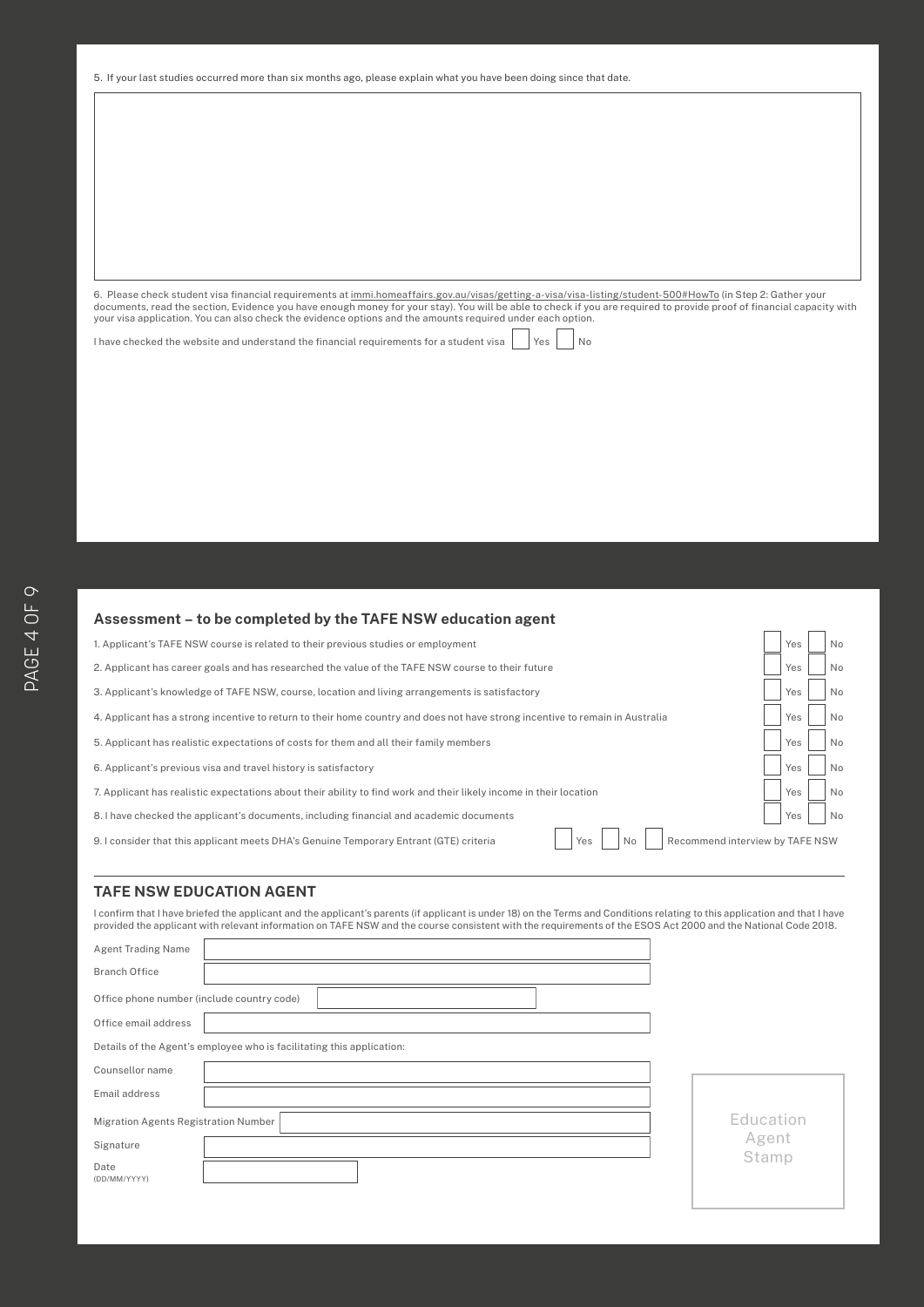# **TAFE NSW International Terms and Conditions**



# **1. General**

- a. These Terms and Conditions apply to all international students who apply or are enrolled to study a CRICOS registered course at TAFE NSW on a student visa, and to all students studying an English language course.
- b. These Terms and Conditions form part of the written agreement between you and TAFE NSW required under the Education Services for Overseas Students Act 2000 (ESOS Act). Any letter offering you enrolment at TAFE NSW (Offer Letter) accepted by you, Statement of Fees and fee invoice will also form part of the written agreement between you and TAFE NSW.
- c. You must meet all of TAFE NSW's admission requirements in order to receive an Offer Letter or enrol at TAFE NSW, including all academic, English language and student visa requirements. Information regarding your course, including pre-requisites and requirements, is available at [tafensw.edu.au/international.](http://tafensw.edu.au/international)
- d. All fees and charges are in Australian Dollars (AUD).

### **2. Vocational and higher education courses and packaged program**

# **2.1. Payment of fees**

a. The following payment schedule will apply for all new students

| <b>Study options</b>                                                                      | First payment                                                                                                                                                                                                                  | Due date                    | Second payment                                                | Due date                                                         |
|-------------------------------------------------------------------------------------------|--------------------------------------------------------------------------------------------------------------------------------------------------------------------------------------------------------------------------------|-----------------------------|---------------------------------------------------------------|------------------------------------------------------------------|
| English language<br>25 weeks or less                                                      | Full English language tuition fee                                                                                                                                                                                              | As per Statement<br>of Fees | Not applicable                                                | Not applicable                                                   |
| English language<br>more than 25 weeks*                                                   | Maximum of 50 percent of the total English<br>language tuition fee                                                                                                                                                             | As per statement<br>of fees | Balance of English tuition fees                               | 2 weeks before the<br>second study period*                       |
| <b>VET only</b>                                                                           | One semester* of VET tuition fees                                                                                                                                                                                              | As per Statement<br>of Fees | Not applicable                                                | Not applicable                                                   |
| <b>COMBINED</b><br>English language<br>25 weeks or less<br>+ VET                          | " Full English language tuition fees<br>\$2,000 VET tuition fees<br>(students studying less than 10 weeks of<br>English must pay one semester of VET<br>tuition fees)                                                          | As per Statement<br>of Fees | Balance of semester's VET<br>tuition fees if applicable       | 3 weeks before VET<br>course commencement                        |
| COMBINED<br>English language                                                              | ×.<br>Maximum of 50 percent of the total<br>English language tuition fees                                                                                                                                                      | As per Statement<br>of Fees | Balance of English tuition fees                               | 2 weeks before the<br>second study period                        |
| more than 25 weeks<br>+ VET                                                               | S2,000 VET tuition fees                                                                                                                                                                                                        |                             | Balance of semester's VET<br>tuition fees                     | 3 weeks before VET<br>course commencement                        |
| <b>COMBINED</b><br><b>VET + TAFE NSW</b><br><b>Higher Education</b>                       | • One semester* of VET tuition fees<br>S4,500 non-refundable Higher<br><b>Education deposit</b>                                                                                                                                | As per Statement<br>of Fees | Balance of semester's Higher<br><b>Education tuition fees</b> | 3 weeks before Higher<br><b>Education course</b><br>commencement |
| <b>COMBINED</b><br>English language<br>25 weeks or less<br>+ VET + TAFE NSW               | " Full English language tuition fees<br>\$2,000 VET tuition fees<br>٠<br>(students studying less than 10 weeks of<br>English must pay one semester of VET                                                                      | As per Statement<br>of Fees | Balance of semester's VET<br>tuition fees if applicable       | 3 weeks before VET<br>course commencement                        |
| <b>Higher Education</b>                                                                   | tuition fee)<br>\$4,500 non-refundable Higher<br>٠<br><b>Education deposit</b>                                                                                                                                                 |                             | Balance of semester's Higher<br><b>Education tuition fees</b> | 3 weeks before Higher<br><b>Education course</b><br>commencement |
| COMBINED<br>English language                                                              | ×.<br>Maximum of 50 percent of the total<br>English language tuition fees                                                                                                                                                      | As per Statement<br>of Fees | Balance of English tuition fees                               | 2 weeks before the<br>second study period                        |
| more than 25 weeks<br>+ VET + TAFE NSW<br><b>Higher Education</b>                         | S2,000 VET tuition fees<br>S4,500 non-refundable Higher<br><b>Education deposit</b>                                                                                                                                            |                             | Balance of semester's VET<br>tuition fees                     | 3 weeks before VET<br>course commencement                        |
|                                                                                           |                                                                                                                                                                                                                                |                             | Balance of semester's Higher<br><b>Education tuition fees</b> | 3 weeks before Higher<br><b>Education course</b><br>commencement |
| <b>TAFE NSW Higher</b><br><b>Education only</b>                                           | One semester of Higher Education<br>tuition fees                                                                                                                                                                               | As per Statement<br>of Fees | Not applicable                                                | Not applicable                                                   |
| <b>COMBINED</b><br>English language<br>25 weeks or less<br>+ TAFE NSW Higher<br>Education | " Full English language tuition fees<br>$\blacksquare$<br>\$4,500 non-refundable Higher<br>Education deposit (students studying<br>less than 10 weeks of English must<br>pay one semester of Higher Education<br>tuition fees) | As per Statement<br>of Fees | Balance of semester's Higher<br><b>Education tuition fees</b> | 3 weeks before Higher<br>Education course<br>commencement        |
| <b>COMBINED</b><br>English language                                                       | ×.<br>Maximum of 50 percent of the total<br>English language tuition fees                                                                                                                                                      | As per Statement<br>of Fees | Balance of English tuition fees                               | 2 weeks before the<br>second study period                        |
| more than 25 weeks<br>+ TAFE NSW Higher<br>Education                                      | \$4,500 non-refundable Higher<br><b>Education deposit</b>                                                                                                                                                                      |                             | Balance of semester's Higher<br><b>Education tuition fees</b> | 3 weeks before<br><b>Higher Education course</b><br>commencement |

\*For courses between 6 to 12 months' in duration, 50 percent of the standard tuition fees will be payable.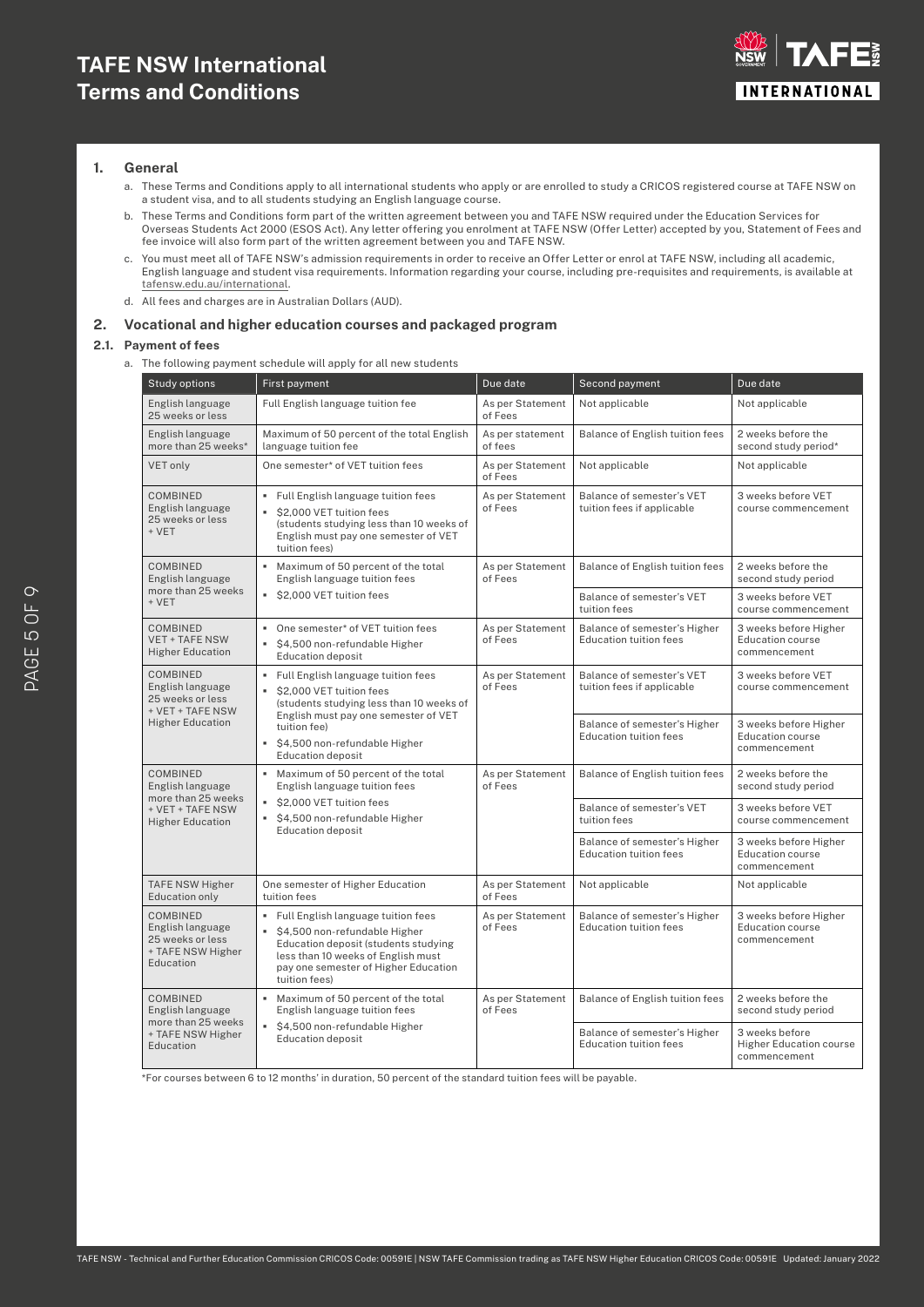# **TAFE NSW International Terms and Conditions**



- b. Fees are charged for each study period. A study period:
	- for an English language course (i.e. an ELICOS course) is the required number of weeks (20 hours/week) for the student to complete the course;
	- ii. for a vocational education and training (VET) course is defined as 1 semester (18 teaching weeks); and
	- iii. for a higher education course is defined as 1 semester (15 teaching weeks).
- c. Course tuition fees will be payable by the dates specified in your Offer Letter. You must also pay the registration fee (\$100) for vocational or higher education courses or an application fee (\$150) for English courses or packages, English language tuition fees (if applicable) and the Overseas Students Health Cover cost for the length of the visa by the due date stated in the Offer Letter and prior to the course commencement date.
- d. Additional fees and costs may be payable by you throughout the duration of your course. Further information can be found at [tafensw.edu.au/international/enrol/fees](http://tafensw.edu.au/international/enrol/fees).
- e. Continuing students enrolled in a second study period must pay the outstanding balance of their vocational, higher education or English language course tuition fees by the due dates on their fee statement. A failure to do so will result in a late payment fee  $of $200$
- f. Continuing higher education and vocational course students may apply to have their tuition fees paid in instalments if compassionate and compelling circumstances apply. If this request is approved, then an instalment payment fee of \$200 per semester may apply.
- g. If you fail to pay any of the required fees and charges by their due dates, then TAFE NSW may decide (at its complete discretion) to cancel or suspend your enrolment or withhold your academic results until the fees or charges are paid.
- h. You acknowledge that the higher education deposit of \$4,500 will be credited towards the tuition fees for your higher education course.

#### **2.2. Variations and additional fees**

- a. TAFE NSW reserves the right to change any of its fees and charges, and all tuition fees are subject to annual review. If tuition fees change, or if you defer your course, you will be required to pay the new tuition fees from the start of the next enrolled study period.
- b. If you have accepted an offer of enrolment, or if you re-enrol in the same course or a new course within a package of courses, then any increases to your tuition fees will be limited to a maximum of 10 percent of the original fee.
- c. **For vocational courses:** additional fees apply for repeating units or re-sitting examinations during the standard duration of your course (as indicated within your electronic Confirmation of Enrolment, or 'eCoE'). Additionally:
	- if you extend the duration of your course and the number of study hours for the extended period is less than 50 percent of a standard semester load, then a pro-rated tuition fee will apply based on your enrolled semester load. Otherwise, if your number of study hours is equal to or greater than 50% of the standard semester load, then you will pay the full tuition fee.
	- ii. if you are granted course credits due to prior recognition of learning as a new student, then a pro-rated tuition fee will apply based on your enrolled study load.
- d. **For higher education courses:** if you are approved by TAFE NSW to enrol in less than a standard semester load, your fees will be charged on a per-subject basis. However, such approval will only be given if you have obtained course credits for prior recognition of learning or if your study load has been reduced as part of an

academic intervention strategy.

#### **2.3. Course deferrals and suspensions**

- a. If you are unable to meet the entry requirements and/or are unable to commence your course on the commencement date in the Offer Letter, you may defer your commencement until the next available intake. However:
	- i. if you successfully defer your Offer Letter and then fail to enrol on the deferred commencement date or otherwise withdraw from that course, then the refund policies in clauses 8 and 9 will apply, and the date that you requested the first deferral will be taken to be your date of withdrawal;
	- you will be required to pay any new, increased tuition fees in order for a new eCoE to be issued.
- b. If you want to temporarily suspend your enrolment after the commencement of a study period, you must notify TAFE NSW immediately. A suspension from your studies may be approved by TAFE NSW if there are compelling or compassionate circumstances. These include serious illness or injury, bereavement of close family members, major political upheaval or natural disasters in your home country requiring emergency travel that impacts study, traumatic experiences, or a failure by TAFE NSW to offer you a prerequisite unit.

#### **2.4. Withdrawals**

a. If you do not want to continue your enrolment in the next study period, you must notify TAFE NSW in writing prior to the start of the next study period. A failure to do so will result in fees being payable for the next study period.

#### **2.5. Transferring to another provider**

- a. If you wish to transfer to another educational provider within 6 months of commencing your principal course of study, you must apply to TAFE NSW for approval to do so. TAFE NSW may reject your transfer request. If you wish to transfer to another provider after this 6 month period, you must still notify TAFE NSW as soon as possible.
- b. Note: your 'principal course of study' is the highest level qualification covered by your student visa.

#### **2.6. Change of course or course location**

- a. If an eCoE has been issued to you, and you wish to change your course of study or course delivery location before or during your course period, then you must submit an application to change your course or location to TAFE NSW. TAFE NSW may approve or reject your application.
- b. If your application to change your course or location is approved and a higher tuition fee applies, you will be required to pay the difference in fees before you will be enrolled in the new course or at the new location.
- c. If your application to change your course or location is approved and a lower tuition fee applies, the excess balance will be carried forward as a credit towards the fees for the next study period. If this is not possible, the excess balance will be refunded.

# **3. Overseas Student Health Cover (OSHC)**

- a. You must pay the visa-length OSHC costs for yourself and all of your dependent family members who stay with you in Australia.
- b. If you are currently studying in Australia and wish to renew your OSHC with your provider by yourself, you must provide TAFE NSW with a copy of your health fund membership records showing your name, membership number, OSHC provider and the start and end dates of the policy. If you purchase your own OSHC, you are responsible for ensuring that you have sufficient benefits and coverage.
- c. TAFE NSW receives a commission from the health insurance provider for processing your OSHC payment.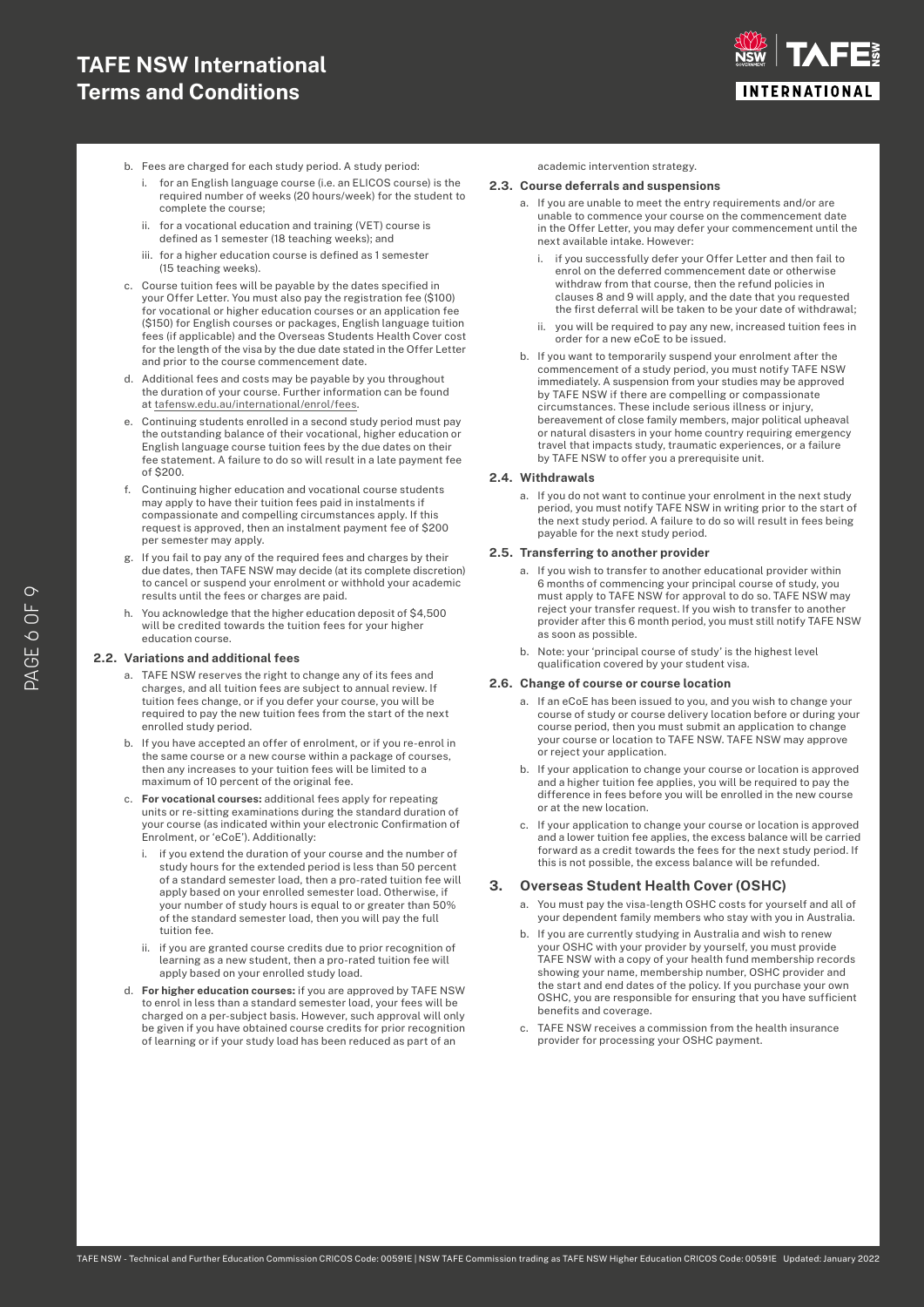

# **4. Information regarding a disability (section 10 of the application)**

- a. TAFE NSW requires information regarding any disability that you may have, in order to establish whether you require the provision of additional services or facilities.
- b. If, after consideration of your requirements, the provision of additional services or facilities would impose an unjustifiable hardship on TAFE NSW (such as due to high costs), your enrolment may be refused or additional fees may apply. TAFE NSW will advise you in writing of its decision.
- c. The provision of additional services or facilities is not a guarantee that you will successfully complete the course. TAFE NSW reserves the right to terminate your enrolment if the provision of reasonable adjustments will be unsuccessful and the further provision of services or facilities would constitute an unjustifiable hardship on TAFE NSW.

# **5. International student obligations**

You must meet the following obligations:

- a. you must keep a copy of these Terms and Conditions, your Offer Letter and any Statement of Fees, as well as all fee invoices and receipts of any payments of tuition fees and non-tuition fees;
- b. you must obtain a student visa and comply with all student visa requirements;
- c. you must commence your enrolment on the date stated on the eCoE and if this is not possible, notify TAFE NSW in writing within 24 hours of the start date on the eCoE;
- d. you must comply with TAFE NSW enrolment conditions and requirements in respect of international students;
- you must comply with all applicable TAFE NSW student policies and procedures;
- f. you must meet all TAFE NSW course requirements, including the TAFE NSW Course Progress and Attendance Monitoring for International Students Policy and Procedures (for vocational and English language courses) and the TAFE NSW Higher Education Course Progress Policy (for higher education) (see [tafensw.edu.au/international/enrol/esos-framework-tafe](http://tafensw.edu.au/international/enrol/esos-framework-tafe-nsw-policies-and-forms)[nsw-policies-and-forms\)](http://tafensw.edu.au/international/enrol/esos-framework-tafe-nsw-policies-and-forms);
- g. you must not engage in any activity that may endanger your safety or the safety of any other person;
- h. if you are under 18 years of age, your parent or guardian must ensure requirements are met and maintained for accommodation and welfare arrangements;
- i. you must pay the required tuition and non-tuition fees by the due dates specified by TAFE NSW;
- you must notify TAFE NSW immediately if you wish to defer/ suspend/withdraw from your course, or there are any changes to your visa status; and
- you must update and/or notify TAFE NSW of your residential address, mobile phone number, email address and Emergency contact details within seven days of arrival, and of any changes to these within seven days of the change.

### **6. TAFE NSW expectations**

#### TAFE NSW will:

- a. provide you with an appropriate orientation program;
- b. monitor your welfare and provide counselling and ongoing support while you are enrolled at TAFE NSW; appoint one or more TAFE NSW staff members to act as the point of contact for you, so that you have access to up-to-date details of TAFE NSW's support services for students;
- c. pay a commission to an agent registered with TAFE NSW who submits your student application; and
- d. monitor, record and assess your course progress for the course in which you are enrolled, as per the requirements of the National Code for Providers of Education and Training to Overseas Students 2018 (National Code).

# **7. Refund policy**

- a. Clauses 7 to 10 set out TAFE NSW's refund policy for international students. This refund policy is applicable once you have accepted your offer of admission, regardless of whether or not you have been issued with an eCoE or have submitted your application for a student visa.
- b. If there is any inconsistency between the content of clause 8 and any other provision of the refund policy, then clause 8 prevails.

# **8. Refund policy for all TAFE NSW courses**

#### **8.1. General**

a. The refund policies in this clause 8 apply to all TAFE NSW courses offered to international students.

#### **8.2. Non-refundable fees**

- a. Tuition fees are not refundable if:
	- i. you fail to comply with the conditions of enrolment at .<br>TAFF NSW:
	- you breach any of your visa requirements imposed by the Australian Government;
	- iii. you are on a student visa and you request a transfer to another provider prior to the completion of 6 months of your principal course of study at TAFE NSW, and this request is not approved by TAFE NSW; or
	- iv. you (or your parent or guardian) provides false or misleading information to TAFE NSW.
- b. Any processing fees, application or registration fees, accommodation placement fees (including guardianship arrangement fees) and airport pick- up fees paid by you are not refundable by TAFE NSW.

#### **8.3. Refunds due to student visa refusal**

- a. If your application for a student visa is refused before the commencement date of your TAFE NSW course, then:
	- i. **for vocational and higher education courses:** your paid course fees will be refunded, minus a deduction of \$500 or 5 percent, whichever is lesser. Your higher education deposit of \$4,500 (if paid) will also be fully refunded.
	- ii. **for English language courses:** your paid course fees will be fully refunded.
- b. If you commence a course of study at TAFE NSW and your student visa application is subsequently refused, you will receive a pro-rated refund of your unused tuition fees.

## **8.4. Refunds Due to Provider Default**

- a. If TAFE NSW fails to deliver your accepted course at the agreed location, you will be offered a refund of the unused portion of your pre-paid course fees. The refund will be processed within two weeks from the day you are advised of the course cancellation. Alternatively, you may be offered enrolment in another course/location by TAFE NSW.
- b. If an alternative course/location is offered, you have the right to choose whether you would prefer a refund of the unused course fees paid or to accept the place in the new course/location. If you choose to accept the new course/location, TAFE NSW will ask you to sign the acceptance of offer for the new course/location. In this case, the obligations of TAFE NSW will be discharged.
- c. The Tuition Protection Service (TPS) is an initiative of the Australian Government to assist international students whose education providers are unable to fully deliver their course of study. The TPS ensures that international students are able to either complete their studies in another course or with another education provider or receive a refund of their unspent tuition fees. For more information about TPS please refer to the following website: [tps.gov.au.](http://tps.gov.au)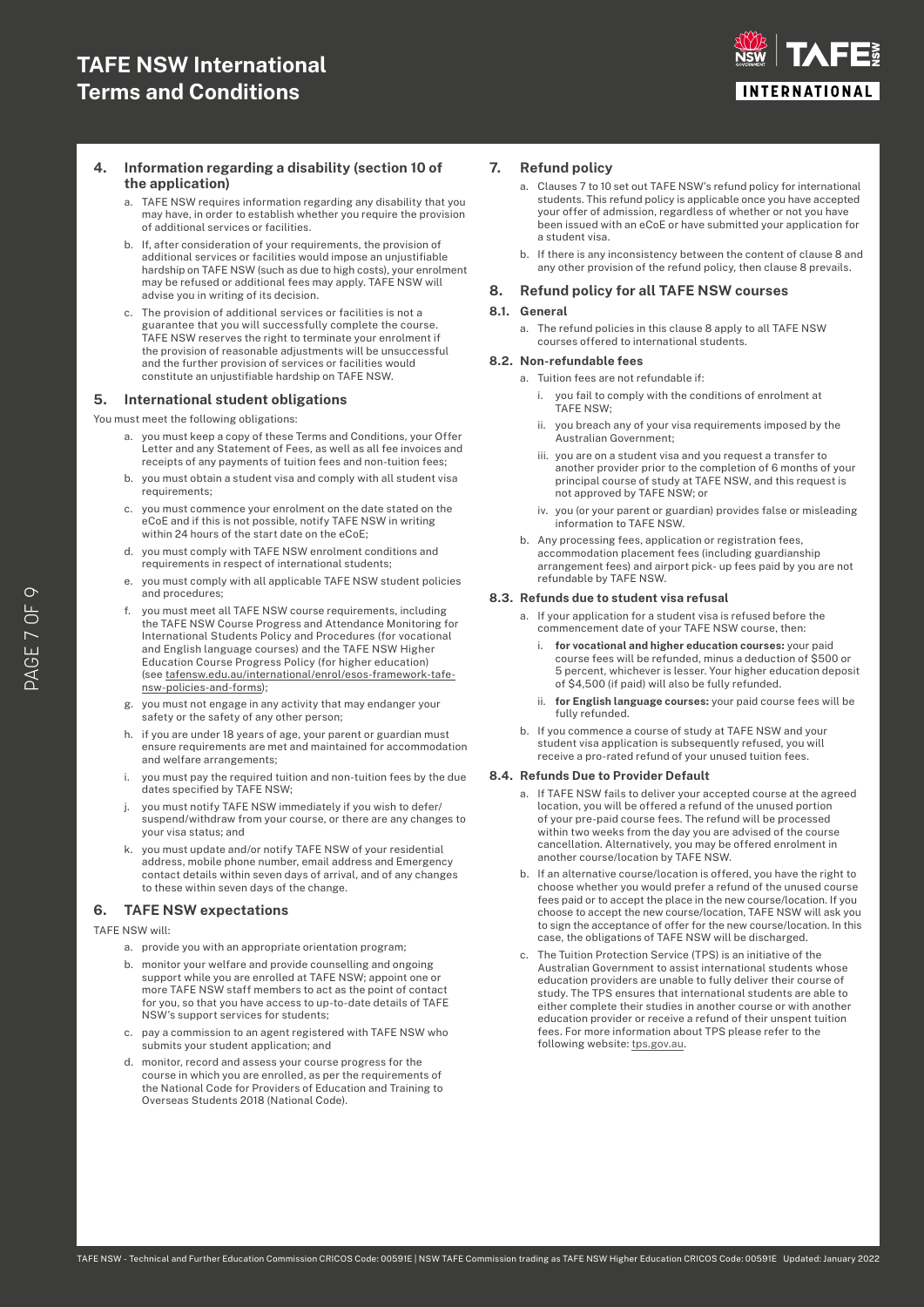

### **9. Refunds and credits for vocational and higher education courses and packaged programs**

#### **9.1. Non-refundable fees**

- a. Tuition fees are not refundable if you withdraw from your English language, vocational or higher education course on or after the commencement date of the course of study.
- b. The deposit of \$4,500 paid towards the TAFE NSW higher education component of a packaged course is not refundable, except in the case of a visa refusal or withdrawal before commencement in the first course of the package.

#### **9.2. Partial refunds**

- a. Tuition fees are partially refundable if you withdraw from your English language, vocational or higher education course:
	- i. 12 weeks or more before the course commencement date in which case, TAFE NSW will refund 80 percent of the tuition fees paid for your first study period;
	- ii. 4 or more weeks (but less than 12 weeks) before the course commencement date – in which case, TAFE NSW will refund 60 percent of the tuition fee paid for your first study period; or
	- iii. less than 4 weeks before the course commencement date in which case, TAFE NSW will refund 40 percent of the tuition fee paid for your first study period.
- b. If you are entitled to a partial refund under clause 9.2a and have also paid the tuition fees for subsequent study periods, you may receive a full refund of the tuition fees paid for those subsequent study periods.

#### **9.3. Credit for suspended courses and transfers**

- a. If your enrolment is suspended after the commencement date of your semester, the unused portion of your tuition fees will be held as credit towards the tuition fees payable upon resumption of your studies. You will also be required to pay any remaining balance prior to resuming your studies.
- b. If you decide not to recommence your suspended course, your credited tuition fees will not be refunded. If your visa status changes by the time of your recommencement, the refund conditions in clause 9.4 apply.
- c. If you wish to transfer to another course at TAFE NSW after enrolment, you must apply for an approval to do so. TAFE NSW may reject your transfer request subject to the availability of places or compliance with visa conditions. If the transfer request is approved, a pro-rata tuition fee will be retained towards the first course and the remainder will be credited towards the new course.

#### **9.4. Refunds due to change in visa status**

- a. If you notify TAFE NSW (and provide evidence) that you have become an Australian permanent resident or have been granted a temporary or permanent visa with sufficient study rights:
	- i. before commencing your course, you will receive a full refund of your tuition fees paid, minus a \$300 processing fee; or
	- ii. after commencing your course, you will continue to be classified as an international student until the commencement of the next study period, and you will not be entitled to a refund of any fees paid for the current study period.

#### **9.5. Refund procedures**

- a. You must complete a TAFE NSW Refund Application Form and attach all supporting documents. The Refund Application Form is available at [tafensw.edu.au/international/enrol/esos](http://tafensw.edu.au/international/enrol/esos-framework-tafe-nsw-policies-and-forms)[framework-tafe-nsw-policies-and-forms.](http://tafensw.edu.au/international/enrol/esos-framework-tafe-nsw-policies-and-forms)
- b. If granted, your refund will be processed within four weeks of receipt of your completed application and all required supporting documents. Should TAFE NSW withdraw a location or course you have enrolled in, the refund will be processed within two weeks (see clause 8.4). A written statement will be provided to you explaining how your refund has been calculated.
- c. If you are returning home, TAFE NSW may access Visa Entitlement Verification Online (VEVO) to confirm your location prior to processing the refund.

## **10. Refunds and credits for English language courses 10.1. General**

- a. This clause 10 contains additional refund policies which apply only to English language courses.
- b. A \$100 processing fee applies to all English language course refunds (except if a student visa is refused).

#### **10.2. Credits for transfers**

- a. If you complete your English language course at TAFE NSW earlier than expected, then any remainder of your paid English language tuition fees will be:
	- i. credited to the next TAFE NSW English language course;
	- ii. credited to the next TAFE NSW vocational or higher education course if no further English course is available; or
	- iii. refunded to you if no further English language course is available and you do not have a packaged agreement.
- b. If you are accepted into a new TAFE NSW course before you complete your English language course, TAFE NSW will credit to your new course your unused tuition fees that are remaining at the end of the English language course study period in which you are enrolled at the time of transfer. No fees will be transferred to other institutions or persons.

#### **11. Complaints procedure**

- a. The complaints procedure contained in these Terms and Conditions of enrolment will apply in the event of a grievance. However, this written agreement, and the right to make complaints and seek appeals of decisions and action under various processes, does not affect the rights of the student to take action under the Australian Consumer Law if the Australian Consumer Law applies.
- b. If the student has a complaint about the services provided by TAFE NSW, attempts should be made to resolve the problem with relevant staff before lodging a written complaint.
- c. Full details of the complaints and appeals procedure is available at [tafensw.edu.au/about/complaints-feedback.](http://tafensw.edu.au/about/complaints-feedback)
- d. Where possible, any complaints will be handled upon the same basis as complaints from a student or parent/guardian ordinarily resident in NSW.

#### **12. Breach of written agreement**

a. Any breach of these Terms and Conditions, the Offer Letter, Schedule of Fees or TAFE NSW policies and procedures may result in termination of your enrolment and may affect your student visa.

#### **13. Liability and disclaimer**

- a. TAFE NSW does not represent or guarantee that any student (including you) will:
	- i. be accepted for enrolment at TAFE NSW or at a specific TAFE NSW location;
	- ii. successfully complete studies undertaken;
	- iii. gain entry into further tertiary studies; or
	- iv. obtain any form of migration outcome by undertaking a TAFE NSW course.
- b. TAFE NSW accepts no liability for any unexpected interruption or changes to its services, including through events such as staff strikes, electrical failure, floods and other similar events and which cause a cancellation of classes or a change in the course delivery mode or schedule. Fee refunds will not be provided for classes missed or any inconvenience caused due to such events.
- c. Under the ESOS Act and National Code, TAFE NSW is required to notify the Department of Home Affairs (DoHA) of any changes to your enrolment status, and this may affect your student visa. TAFE NSW accepts no liability for any visa implications arising out of a change in enrolment.